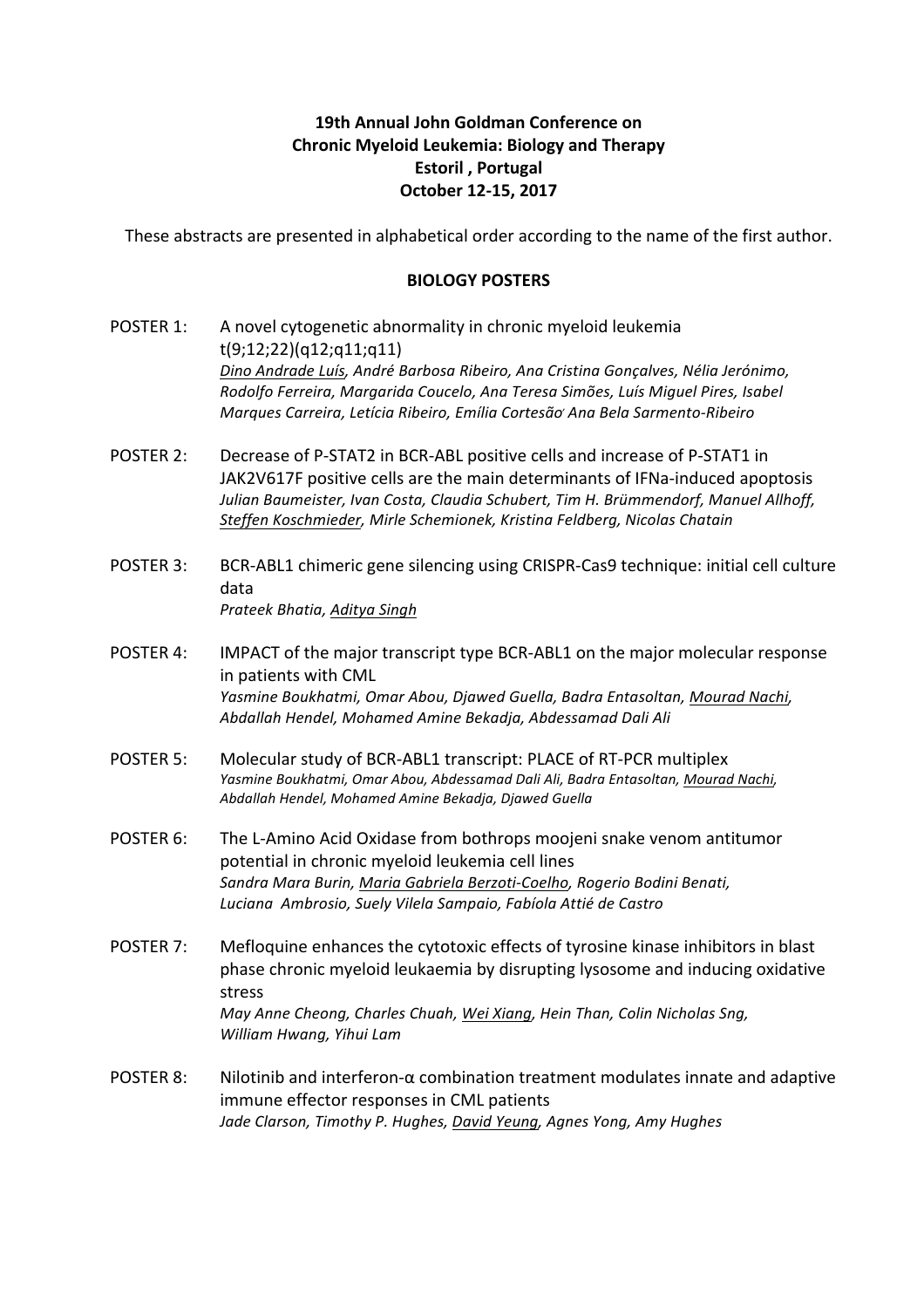- POSTER 9: Chronic myeloid leukemia treatment: no need for hydroxyurea cytoreductive pre-treatment and evidence of quantitative changes in the expression of the BCR-ABL1 transcript during the first two weeks of therapy *Federica Elia, Francesco Di Raimondo, Valentina Zammit, Adriana Puma, Fabio Stagno, Stefania Stella, Livia Manzella, Paolo Vigneri*
- POSTER 10: Assessment of minimal residual disease in chronic myeloid leukemia: a Tunisian experience *Moez Elloumi, Houda Kanoun, Rim Frikha, Hassen Kamoun*
- POSTER 11: Chronic myloid leukemia in chronic phase: predictive value of the molecular response erly Badra Entasoltan, Omar Abou, Abdessamad Dali Ali, Yasmine Boukhatmi, *Djawed Guella, Abdallah Hendel, Mohamed Amine Bekadja, Mourad Nachi*
- POSTER 12: Comparative transcriptomics of human CML and the SCL-t-TA/BCR-ABL doubletransgenic mouse model Lisa Evers, Mark Drotar, Cassie Clarke, Tessa L. Holyoake, Karen Dunn, David Vetrie, *Russell Hyde, Eduardo Gómez-Castañeda, Mhairi Copland*
- POSTER 13: Genetic and pharmacological inhibition of NOX2 delays leukemic expansion in a murine model of BCR-ABL1<sup>+</sup> leukemia Hanna Grauers Wiktorin, Malin Nilsson, Tina Nilsson, Johan Gustafsson, Ebru Aydin, *Anders Ståhlberg, Fredrik Thorén, Kristoffer Hellstrand, Lars Palmqvist and Anna Martner*
- POSTER 14: Systematic analysis of BCR-ABL interactome *Tomas Gregor, Pavel Krejci, Silvie Foldynova-Trantirkova, Jiri Mayer, Jan Rynes, Lukas Trantirek*
- POSTER 15: Proteomic profile and molecular response in chronic myeloid leukemia patients Attilio Guarini, Nicola Sgherza, Massimo Breccia, Angela Iacobazzi, Ines Abbate, *Vito Michele Garrisi, Nicola Cascavilla*
- POSTER 16: Gentuzumab ozogamicin targets the BCR-ABL1 TK independent signature of CML stem and Progenitor cells Lisa E.M. Hopcroft, Francesca Pellicano, David Vetrie, Tessa L. Holyoake, Russell Hyde, *Eduardo Gómez-Castañeda, Simon Rogers, Heather G. Jorgensen, Helen Wheadon, Mhairi Copland, Sean Grimmond*
- POSTER 17: An atypical function for APOBEC3B in CML stem cells Heather G. Jorgensen, S. Tiong Ong, Charles Chuah, G. Vignir Helgason, Naoto Takahashi, Ravi Bhatia, Lisa E.M. Hopcroft, Lorna Jackson, Francesca Pellicano, Simon Rogers, *Tessa L. Holyoake, Axel Hillmer*
- POSTER 18: CML transmission via SOT, HSCT or blood transfusion from undiagnosed patient *Miłosz Kawa, Barbara Zdziarska, Ewa Pius-Sadowska, Zofia Litwińska,*  Krzysztof Lewandowski, Michał Gniot, Dorota Rogińska, Bartłomiej Baumert, *Bogusław Machaliński*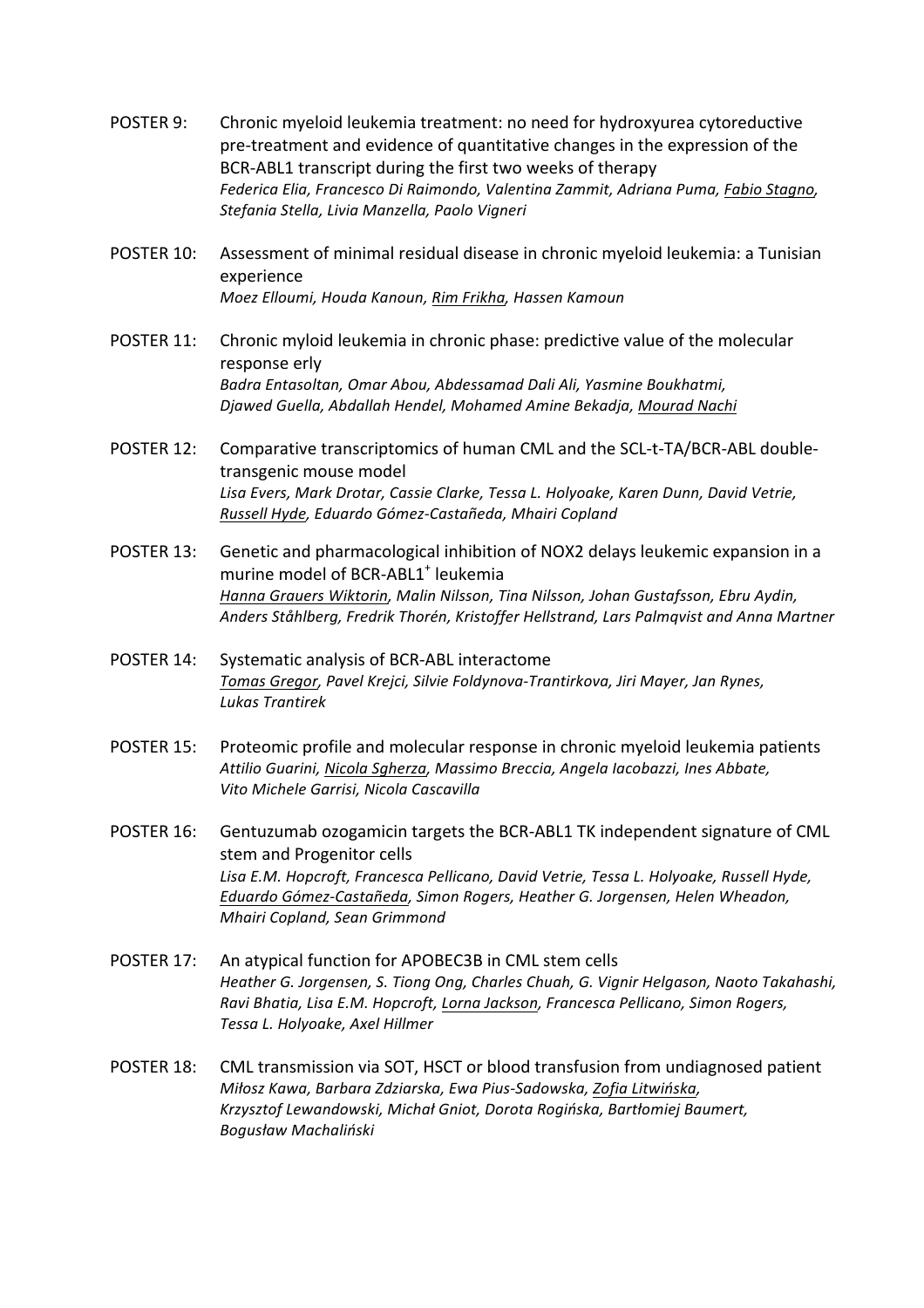- POSTER 19: Ectopic expression of snail and twist in Ph+ leukemia cells upregulates CD44 expression and alters their differentiation potential *Noa Kidan, Jamal Mahajna, Elizabeth Eshel, Martin Ruthardt, Hazem Khamaisi, Najib Dally*
- POSTER 20: Interferon  $\gamma$  upregulates BCL6 expression via STAT1 in imatinib treated chronic myeloid leukemia cells Eva Klein, Leif Stenke, Marijke CL Kroehnke, Noemi Nagy, Pijus K Mandal, Lisa S Westerberg, Harsha S Madapura, Georg Klein, Tomasz Kallas, Magnus Bjorkholm, *Ana Zovko, Marton Keszei, Fengtian Xue, Dorina Ujvari, Daniel Salamon, Sylvie Amu, Elham Yektaei-Karin, John S McMurray, Huimin Cheng*
- POSTER 21: PDGF and mirnas as significant players in angiogenesis in CML patients before and after initiation of TKI therapy Karolina Łuczkowska, Edyta Paczkowska, Anna Sobuś, Grzegorz Helbig, Zofia Litwińska, Ewa Pius-Sadowska, Bogusław Machaliński
- POSTER 22: Resistance to imatinib involving Bcr-Abl independent activation of Erk1/2 *Raquel Maia, Miguel Moreira,* Flavia Vasconcelos*, Danielle Cardoso-Silva*
- POSTER 23: Targeting wee1 kinase after  $g2/m$  checkpoint arrest induces apoptosis in cml progenitors *Manuela Mancini, Luana Bavaro, Fausto Castagnetti, Gianantonio Rosti, Gabriele Gugliotta, Giovanni Martinelli, Cecilia Monaldi, Margherita Martelli, Michele Cavo, Maria Alessandra Santucci, Simona Soverini, Sara De Santis*
- POSTER 24: Hippo pathway's regulation by Mir-141 and Mir-132 in chronic myeloid leukemia Belinda Pinto Simões, Ana Paula Zambuzi Cardoso Marsola, Maria Gabriela Berzoti-Coelho, *Fabíola Attié de Castro, Moysés Antonio Porto Soares, Sandra Mara Burin, Lorena Lobo Figueiredo-Pontes*
- POSTER 25: Distinct mechanisms are applied in de novo and aged Kcl-22 cells reflecting acquired and primary resistance to imatinib treatment respectively *Sarka Ransdorfova, Veronika Kanderova, Nikola Curik, Ondrej Toman,*  Katerina Machova Polakova, Tomas Kalina, Filipp Savvulidi, Jana Brezinova, *Vaclava Polivkova, Jana Linhartova*
- POSTER 26: Splicing factor SRSF1 and its role in tyrosine kinase inhibitor resistance in chronic myeloid leukemia Xavier Roca, Charles Chuah, S.Tiong Ong, Wen Chun Juan, Adrian Krainer, Joanna Sinnakannu, Olga Anczuków-Camarda
- POSTER 27: Impact of gliptins and glitazones on the potential of natural killer cells to eradicate leukemic stem cells in chronic myeloid leukemia patients under tyrosine kinase therapy Lenka Ruzickova, Vera Alves, Paulo Freitas-Tavares, José Rui Simplício, Patrícia Couceiro, *Paulo Rodrigues-Santos, Jani Sofia Almeida, Manuel Santos-Rosa*